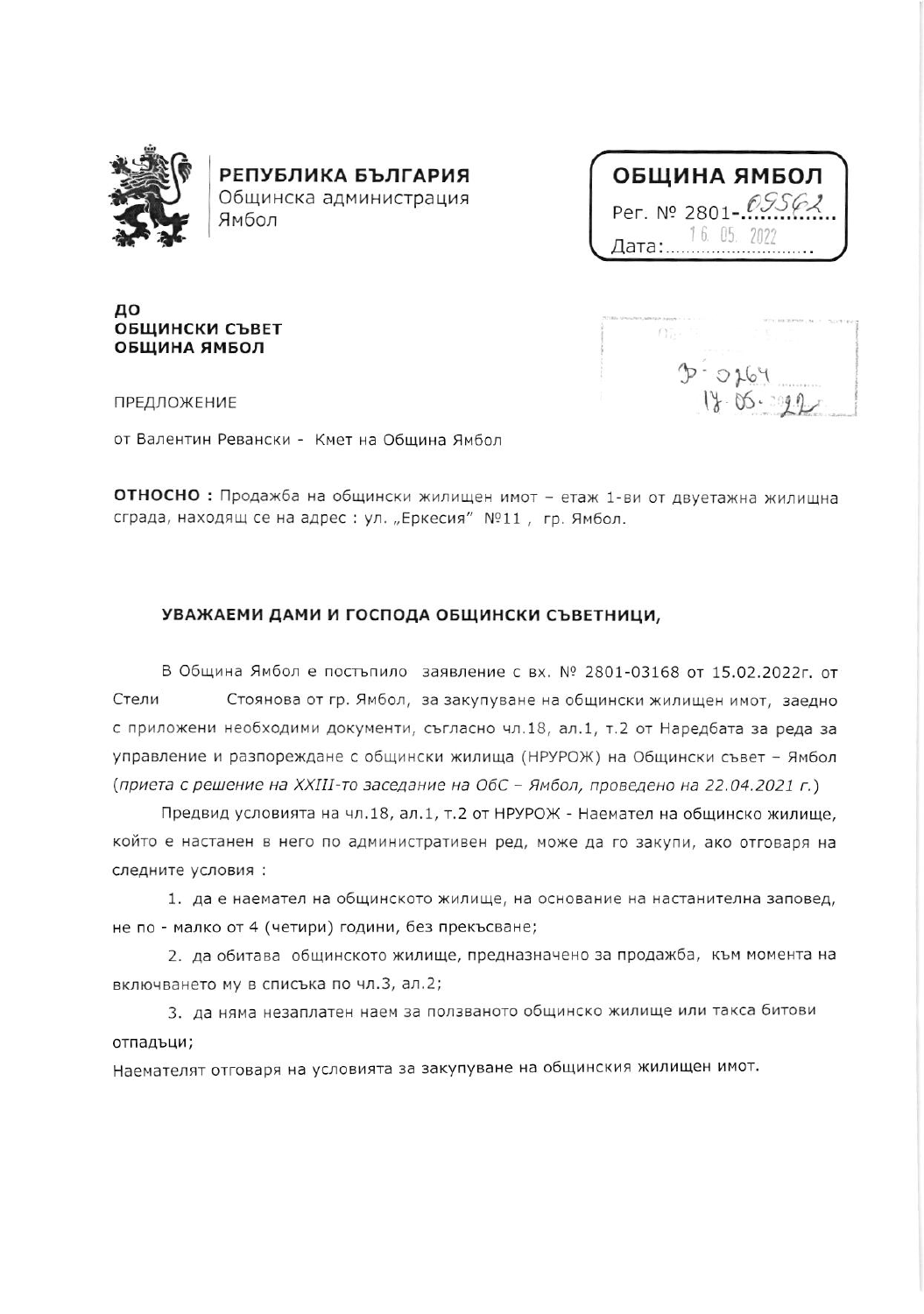Жилищният имот е включен в Списъка на жилища за продажба през 2022 г. - приложение № 2А, приет на XXXVII - то заседание на Общински съвет – Ямбол, проведено на 24 март 2022г. по точка единадесета. Изготвено е удостоверение № ДО000995 от 13.04.2022г. от Отдел "Местни Приходи" - гр. Ямбол за данъчна оценка на обект - жилище в размер на 21 315.50 лв. /двадесет и една хиляди триста и петнадесет лева и петдесет стотинки /.

Съгласно чл.19, ал.2 от НРУРОЖ - продажбата се извършва по пазарна цена, която не може да бъде по - ниска от данъчната оценка, завишена с 20% т. е. не по - ниска от 25 578.60 лв. /двадесет и пет хиляди петстотин седемдесет и осем лева и шестдесет стотинки / в конкретния случай.

Изготвен е доклад за пазарна стойност на имота от независим лицензиран оценител, която стойност е в размер на 74 500 лв. / седемдесет и четири хиляди и петстотин лева /.

Съгласно чл.41, ал.2 от Закона за общинската собственост, сделки с имоти или вещни права върху имоти - общинска собственост, се извършват по пазарни цени. Пазарните цени на имотите и на вещните права се определят от общински съвет въз основа на пазарни оценки, изготвени от независими оценители, а съгласно чл.47, ал.1, т.3 от 3ОС, общинските жилища, предназначени за продажба, могат да се продават след решение на общинския съвет на лицата, отговарящи на условията за закупуване на общински жилища, определени в наредбата по чл. 18, ал.1. (НРУРОЖ).

Предвид изложените обстоятелства, предлагам Общински съвет Ямбол да приеме следното

## PEWEHME:

На основание чл.21, ал.2 от ЗМСМА, във връзка чл.21, ал.1, т.8 от ЗМСМА, чл.41, ал.2 и чл.47, ал.1, т.3 от Закона за общинската собственост и чл.19, ал.3 от НРУРОЖ определя пазарна цена на общински жилищен имот, самостоятелен обект в сграда с идентификатор 87374.539.5.1.1 /осемдесет и седем хиляди триста седемдесет и четири точка петстотин и тридесет и девет точка пет точка едно точка едно/, с площ 96.11 /деветдесет и шест цяло и единадесет/ кв. м., прилежащо избено помещение с площ 23.29 /двадесет и три цяло двадесет и девет/ кв.м. и съответните идеални части от общите части на сградата, находящ се на 1 /първи/ етаж от сграда с